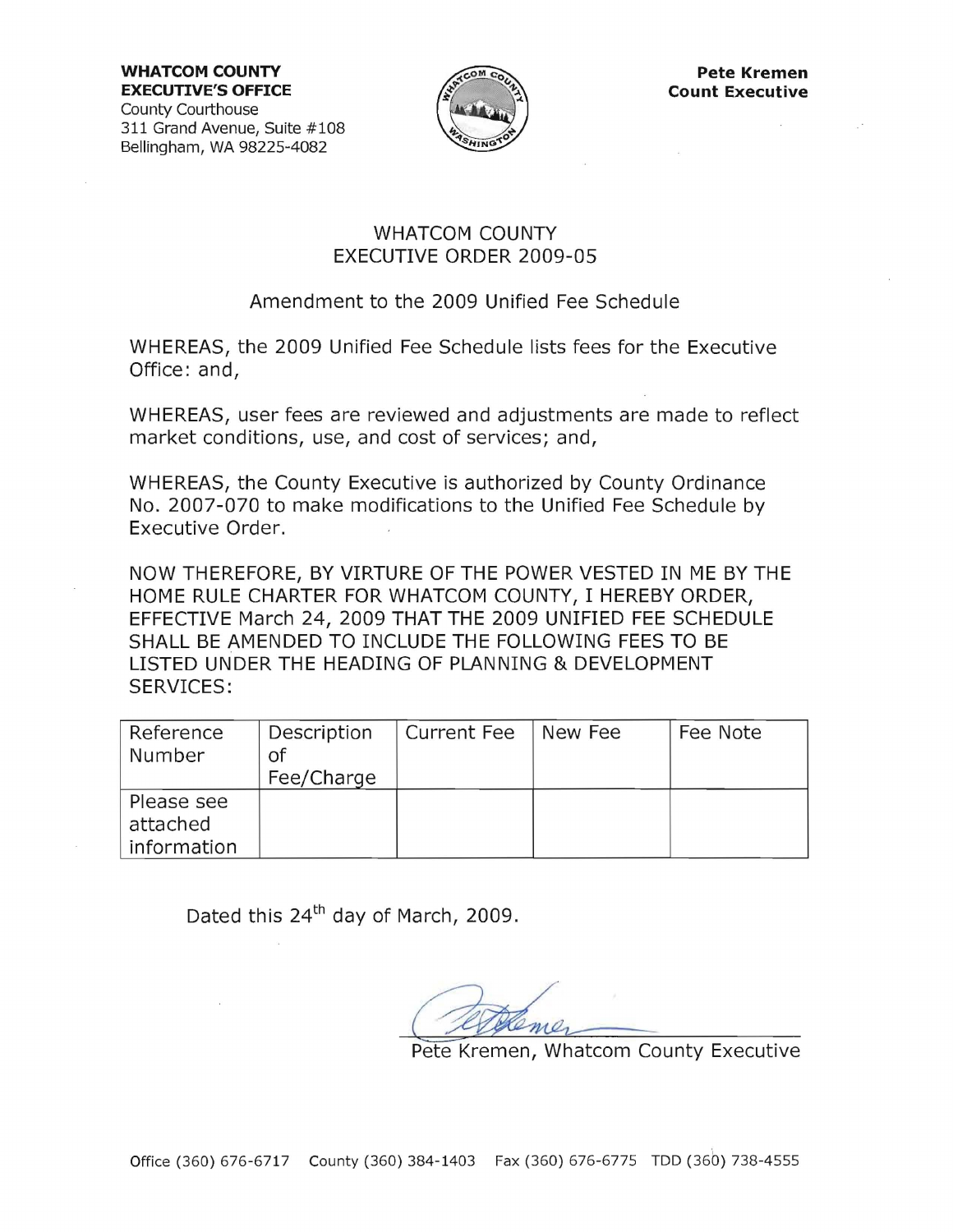## UNIFIED FEE SCHEDULE POLICY AMENDMENT EXECTUVIE ORDER 2009-05

 $\mathcal{L}^{\mathcal{L}}$ 

 $\sim 10^7$ 

 $\sim$ 

| UFS # Description                                              | Rate  | <b>Rate Basis</b>                                                       | Authorization              | Reason                                                                                                   |
|----------------------------------------------------------------|-------|-------------------------------------------------------------------------|----------------------------|----------------------------------------------------------------------------------------------------------|
| 8245 Natural Resources Office                                  |       | \$200 \$200 base up to 2 hours, then                                    | WCC 16.16, 20, 23          | Omitted Authorization 20, 23                                                                             |
| Review                                                         |       | \$100/hr for each additional hour per                                   |                            |                                                                                                          |
|                                                                |       | application                                                             |                            |                                                                                                          |
| 2171 Repeat Permit Review: PDS                                 |       | \$100 Per Hour, 1/2 hour minimum                                        | WCC 15.04.010, 16,         | <b>Omitted Authorization 23</b>                                                                          |
| Staff                                                          |       |                                                                         | 20, 21, 23                 |                                                                                                          |
| 2074 Hearing Examiner: Appeal -                                |       | \$750 Per Appeal; Set up file, review                                   |                            | WCC 15, 16, 20, 21, 23 Omitted Authorization 23                                                          |
| Other Admin Decisions to                                       |       | proposal, prepare staff report on                                       |                            |                                                                                                          |
| <b>Hearing Examiner</b>                                        |       | initially submitted application and                                     |                            |                                                                                                          |
|                                                                |       | process resulting in initial                                            |                            |                                                                                                          |
|                                                                |       | uncontested decision; \$100/hr over 8                                   |                            |                                                                                                          |
|                                                                |       | hrs                                                                     |                            |                                                                                                          |
| 8435 Critical Areas (CA)                                       |       | \$2,000 Per application up to 15 hours then                             | WCC 16.16, 20              | No change in fee. Add "Reasonable Use" to name of                                                        |
| Variance/Reasonable Use                                        |       | \$100/hour for each additional hour                                     |                            | fee description.                                                                                         |
| Hearing Examiner application                                   |       |                                                                         |                            |                                                                                                          |
| 8268 Grading Permit                                            |       | \$500 \$500 up to 10,000 cubic yards then                               | WCC <sub>20</sub>          | No change in fee. Remove "application" from the                                                          |
|                                                                |       | \$100 for each additional 10,000 cubic                                  |                            | name of the description. UFS 8264 is the application                                                     |
|                                                                |       | yards per application                                                   |                            | fee, this is the permit fee.                                                                             |
| 8269 Clearing Permit                                           |       | \$300 \$300 for up to 5 acres then \$50 for                             | WCC <sub>20</sub>          | No Change in fee. Remove "application" from the                                                          |
|                                                                |       | each additional acre per application                                    |                            | name of the description. UFS 8264 is the application                                                     |
|                                                                |       |                                                                         |                            | fee, this is the permit fee.                                                                             |
| 8428 Records/Archiving                                         | \$25  | Per case except Mechanical,                                             | WCC 15, 16, 20, 21 &       | No Change in fee. Add WCC 23 to authorization so                                                         |
|                                                                |       | Plumbing, & Burn                                                        | 23<br>Unified Fee Schedule | that fee can be collected on shoreline permits.                                                          |
| 8295 Zoning Inspection Discretionary                           | \$100 | Per Inspection. Inspections required                                    |                            | Change Rate Basis from per application (\$160) to                                                        |
| Fee                                                            |       | as conditions of discretionary permit                                   |                            | per inspection.                                                                                          |
|                                                                |       | approval<br>\$200 up to 2 hours, then \$100/hr over WCC 16.16, 20, 23 & |                            |                                                                                                          |
| 8246 Natural Resources Site                                    | \$200 | two hours.                                                              | Unified Fee Schedule       | No change in fee. Drop "For each Natural Resource<br>Inspection" from description. CPAL review fee for a |
| Inspection, Grading, CPAL, Pre-<br>Development Site Inspection |       |                                                                         |                            | farm plan being prepared by an applicant or                                                              |
|                                                                |       |                                                                         |                            | consultant outside of the technical assistance of                                                        |
|                                                                |       |                                                                         |                            | <b>Whatcom Conservation District.</b>                                                                    |
| 8265 Critical Area (CA) Conservation                           | \$300 | \$300 up to three hours, then \$100/hr                                  | <b>WCC 16.16</b>           | No change in fee. Change in description to include                                                       |
| Plan (CPAL) Review / Farm                                      |       | over three hours.                                                       |                            | "Farm Plan Created Outside Whatcom Conservation                                                          |
| Plan Created Outside Whatcom                                   |       |                                                                         |                            | District".                                                                                               |
| <b>Conservation District</b>                                   |       |                                                                         |                            |                                                                                                          |
|                                                                |       |                                                                         |                            |                                                                                                          |
|                                                                |       |                                                                         |                            |                                                                                                          |